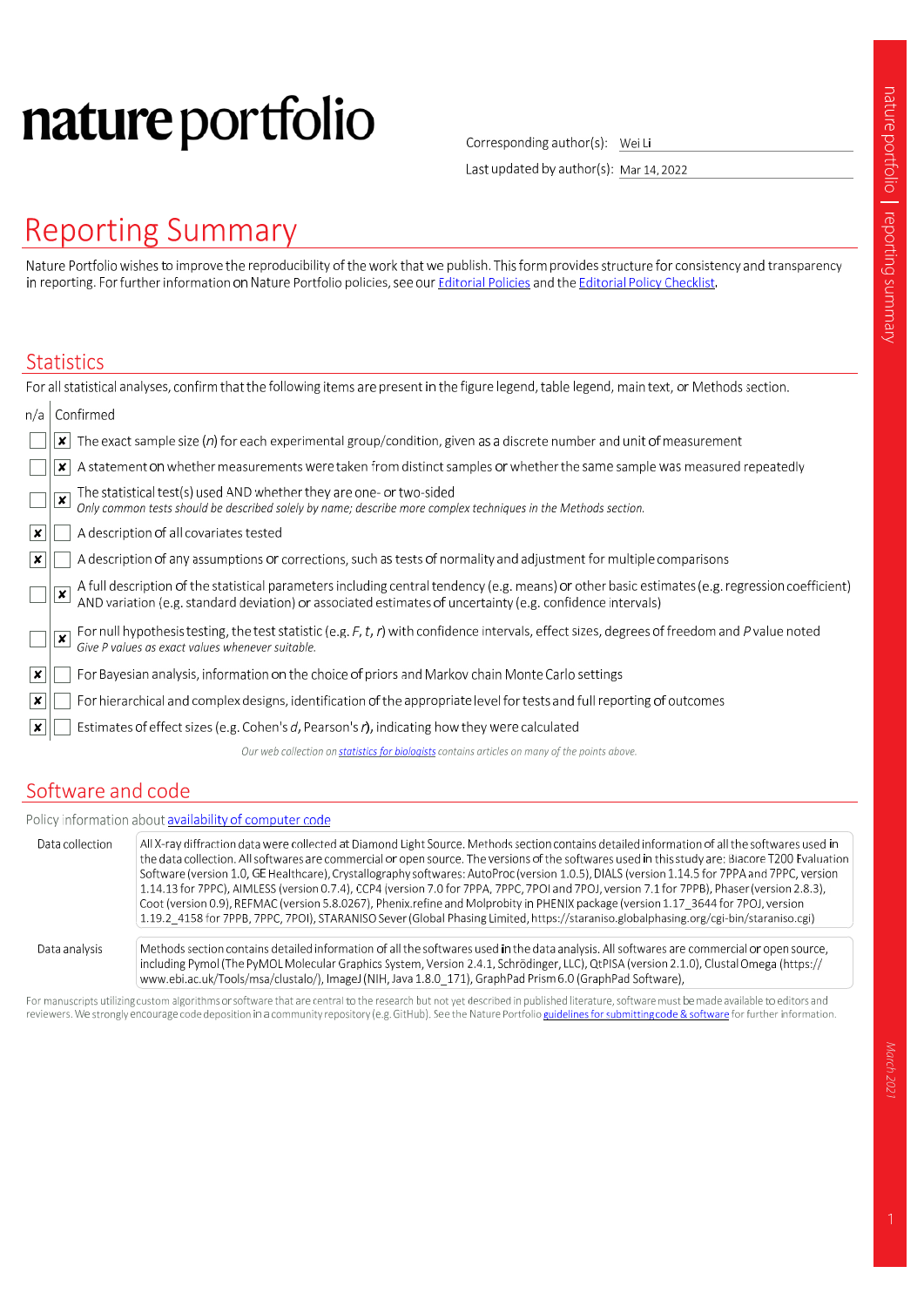Policy information about **availability of data** 

All manuscripts must include a data availability statement. This statement should provide the following information, where applicable:

- Accession codes, unique identifiers, or web links for publicly available datasets
- A description of any restrictions on data availability
- For clinical datasets or third party data, please ensure that the statement adheres to our policy

Coordinates and structure factors for all structures have been deposited to the Protein Data Bank, with the accession numbers of 7PPA, 7PPB, 7PPC, 7POI and 7POJ. Links to the other PDB entries in this paper are: 6SF1 [http://doi.org/10.2210/pdb6sf1/pdb], 6SF3 [http://doi.org/10.2210/pdb6sf3/pdb], 2HLQ [http:// doi.org/10.2210/pdb2hlq/pdb], 4YCI [http://doi.org/10.2210/pdb4yci/pdb], 4FAO [http://doi.org/10.2210/pdb4fao/pdb].

## Field-specific reporting

Please select the one below that is the best fit for your research. If you are not sure, read the appropriate sections before making your selection.

 $\boxed{\textbf{x}}$  Life sciences  $\boxed{\phantom{\textbf{x}}}$  Behavioural & social sciences  $\boxed{\phantom{\textbf{x}}}$  Ecological, evolutionary & environmental sciences

For a reference copy of the document with all sections, see nature.com/documents/nr-reporting-summary-flat.pdf

## Life sciences study design

All studies must disclose on these points even when the disclosure is negative.

| Sample size     | No sample-size calculations were performed. Sample size was determined to be adequate based on the magnitude and consistency of<br>measurable differences between groups. For all signalling assays, we typically perform 3-5 independent experiments to allow statistical<br>analysis and robust conclusions to be drawn. For in vitro prodomain displacement experiment, two different experimental approaches (Fig 8b<br>and Fig 8d) were employed. For each approach, 3-5 independent experiments were performed to allow statistical analysis and robust<br>conclusions to be drawn. For those experiments that are not quantitative, at least two repeats were performed to confirm the observation. |
|-----------------|------------------------------------------------------------------------------------------------------------------------------------------------------------------------------------------------------------------------------------------------------------------------------------------------------------------------------------------------------------------------------------------------------------------------------------------------------------------------------------------------------------------------------------------------------------------------------------------------------------------------------------------------------------------------------------------------------------|
| Data exclusions | No data exclusions in this manuscript.                                                                                                                                                                                                                                                                                                                                                                                                                                                                                                                                                                                                                                                                     |
| Replication     | Replicate experiments were successful. For quantitative measurements, three or more independent experiments were carried out and<br>statistical analysis performed. For non-quantitative biochemical assays, each experimental condition was repeated at least one more time to<br>confirm the observation. X-ray structural coordinates were validated by MolProbity server before deposition to Protein Data Bank and<br>independent validation reports obtained from Protein Data Bank.                                                                                                                                                                                                                 |
| Randomization   | No randomization was required in this manuscript. Randomization is not relevant in the cell signalling assays because all the cells were under<br>identical conditions before different treatment samples applied.                                                                                                                                                                                                                                                                                                                                                                                                                                                                                         |
| Blinding        | The SPR binding dataset and the cell signalling datasets were performed by different investigators in a blinded manner. Fig 8b native gel assay<br>and quantification were performed by different investigators in a blinded manner. Fig 8d data collection and analysis were performed by<br>different investigators in a blinded manner.                                                                                                                                                                                                                                                                                                                                                                 |

## Reporting for specific materials, systems and methods

We require information from authors about some types of materials, experimental systems and methods used in many studies. Here, indicate whether each material, system or method listed is relevant to your study. If you are not sure if a list item applies to your research, read the appropriate section before selecting a response.

|     | Materials & experimental systems | <b>Methods</b>   |                        |
|-----|----------------------------------|------------------|------------------------|
| n/a | Involved in the study            | n/a              | Involved in the study  |
|     | Antibodies<br>x                  | x                | ChIP-seg               |
|     | Eukaryotic cell lines<br>×       | ×                | Flow cytometry         |
| ×   | Palaeontology and archaeology    | $\boldsymbol{x}$ | MRI-based neuroimaging |
| ×   | Animals and other organisms      |                  |                        |
| x   | Human research participants      |                  |                        |
| ×   | Clinical data                    |                  |                        |
|     | Dual use research of concern     |                  |                        |
|     |                                  |                  |                        |

#### Antibodies

Antibodies used

Antibodies used for pro-BMP10 ELISA are: MAB2926 (monocloncal mouse IgG2A, Clone #462732) and BAF3956 from R&D Systems.

March 2021